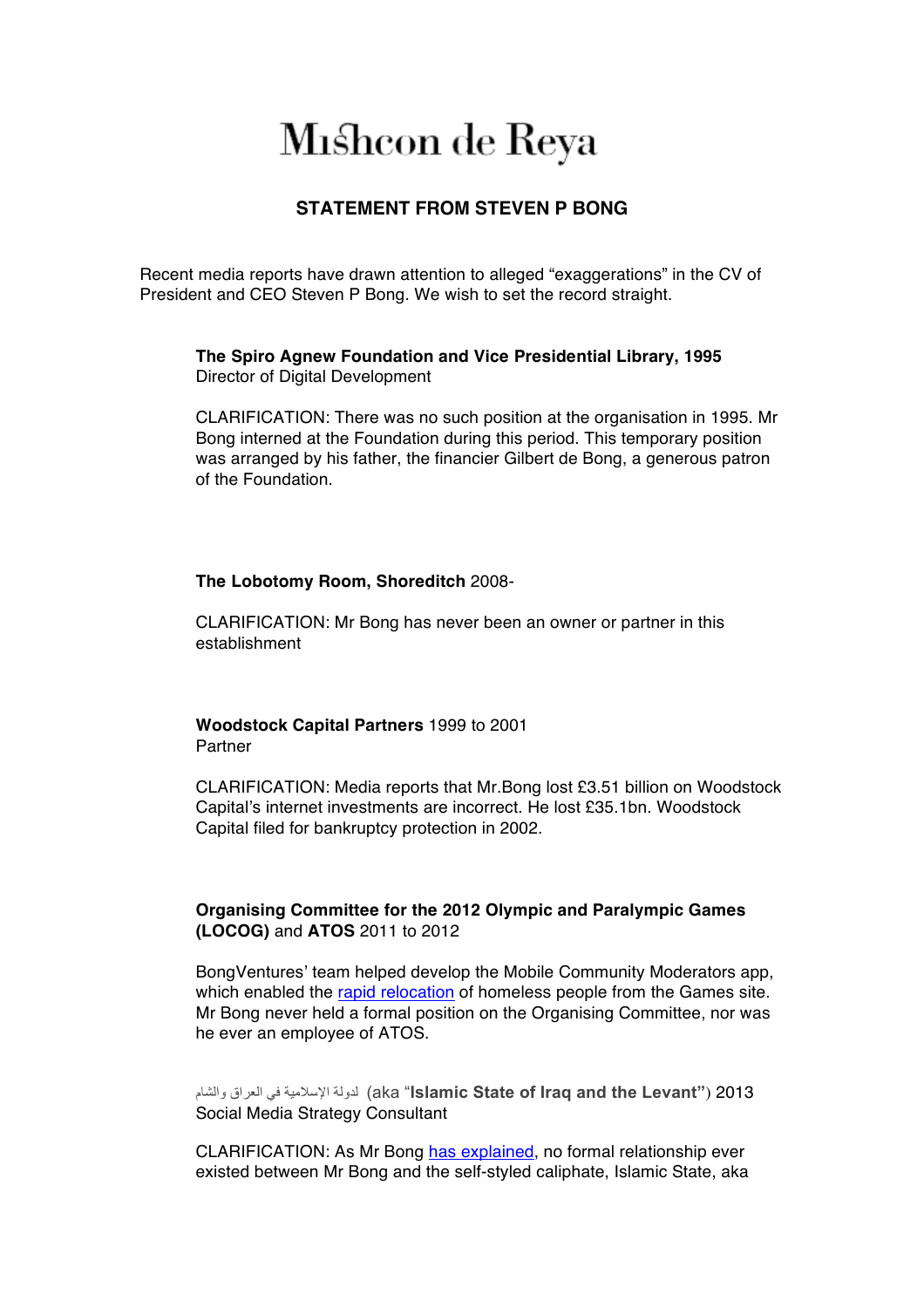'ISIS' or 'Daesh'. Mr Bong stresses that that he finds the behaviour of the group repugnant and deplores its use of Comic Sans font.

#### **C - A G A T GG <sup>T</sup> G G A T - {G G}** 2007 **Mentor**

CLARIFICATION: Mr Bong was a founding mentor to this dynamic Shoreditch digital media agency, and owns a small amount of equity (ie, under 90 per cent) via various offshore trusts.

**Book: '***Capitalism without Profits'* **(Harper Collins)** 2011 Co-author with Mr Rohan Silva and Mr Steve Hilton

CLARIFICATION: Early editions wrongly credit Mr Bong both as co-author and for providing "spiritual and pharmaceutical motivation" to the authors. We regret that these were not removed from Mr Bong's LinkedIn profile until they were brought to our attention this week.

**United Kingdom Special Forces (UKSF)** 2001 - Digital Operations Directorate

Due to the obligations under the Official Secret Act we can only comment on the operations:



Mr Bong was also seconded to guarantee the safe passage of a consignment of Amstrad PCW motherboards to the DPRK regime, North Korea, a technology not deemed to break the UN embargo on high technology sales to the Republic.